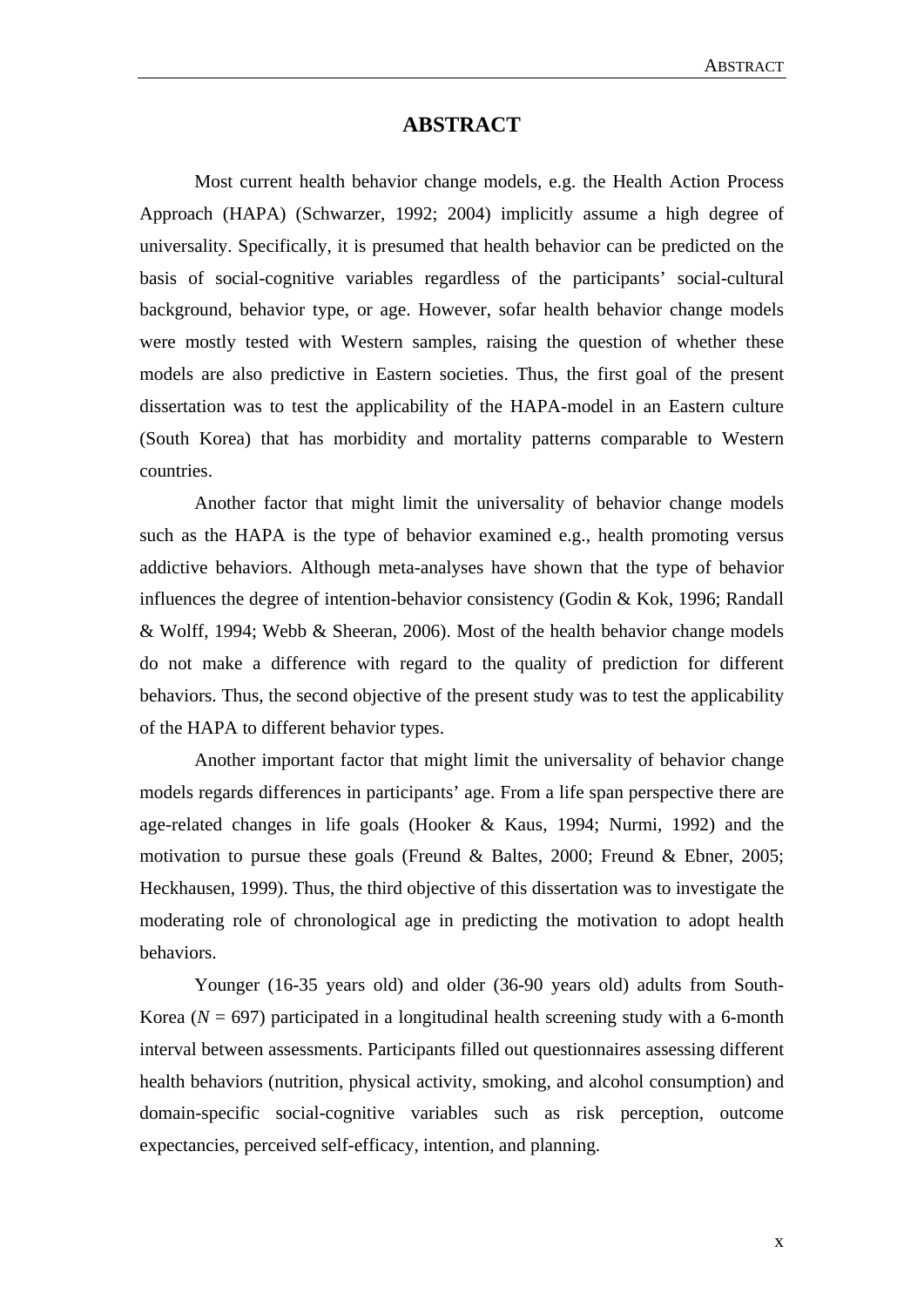In general, the HAPA-Model had a good fit across different health behaviors pointing to the applicability of the HAPA to a non-Western culture. However, more variance could be explained in health promoting behaviors, such as nutrition and physical activity, in comparison to health impairing behaviors such as alcohol and cigarette consumption. For all health behaviors, with the exception of smoking, where age comparisons were not possible, age differences were found in the motivational processes and not in the volitional ones. The perception of one's own vulnerability for cardiovascular diseases motivated older adults but not the younger ones to adopt a healthier life style. The acknowledgment of the positive consequences of physical activity and a limited consumption of alcohol for ones health fostered intention formation in the group of older adults but not in the younger ones. A reason for the observed differential effects of age could be that nutrition, physical activity, or reduction of alcohol consumption are regarded as explicit health behaviors by the older group, whereas they are considered as lifestyle factors by the younger ones. However, self-efficacy emerged as the major determinant of reported health behaviors in the older and younger group, indicating that self-regulatory resources are a prerequisite for successful performance regardless of age.

Three conclusions regarding universality of the HAPA-Model can be drawn from the results of the present study. The HAPA model could successfully be applied to a sample with a non-Western cultural background (Korea). But, two limitations regarding the generality of the social-cognitive models, e.g. the HAPA, should be considered. One of them concerns the quality of behavior prediction for different types of behavior. In the present study health promoting behavior, such as nutrition and physical activity, were better predicted by the HAPA-Model than health impairing behavior, such as alcohol and cigarette consumption. The present findings imply that health behavior is not a unitary construct that can be equally well predicted by the same set of variables regardless of behavior type. Another limitation regarding the generality of the HAPA-model concerns its applicability to different age groups and constitutes the third conclusion from the present study. Considering the insights from life-span psychology, it seems reasonable to adjust current health behavior models to the uniqueness of different age groups. Middle-aged/ older adults might be strongly driven by a health-preventive goal orientation, aiming at maintaining health and decreasing health risks, as compared to younger adults. Therefore, health